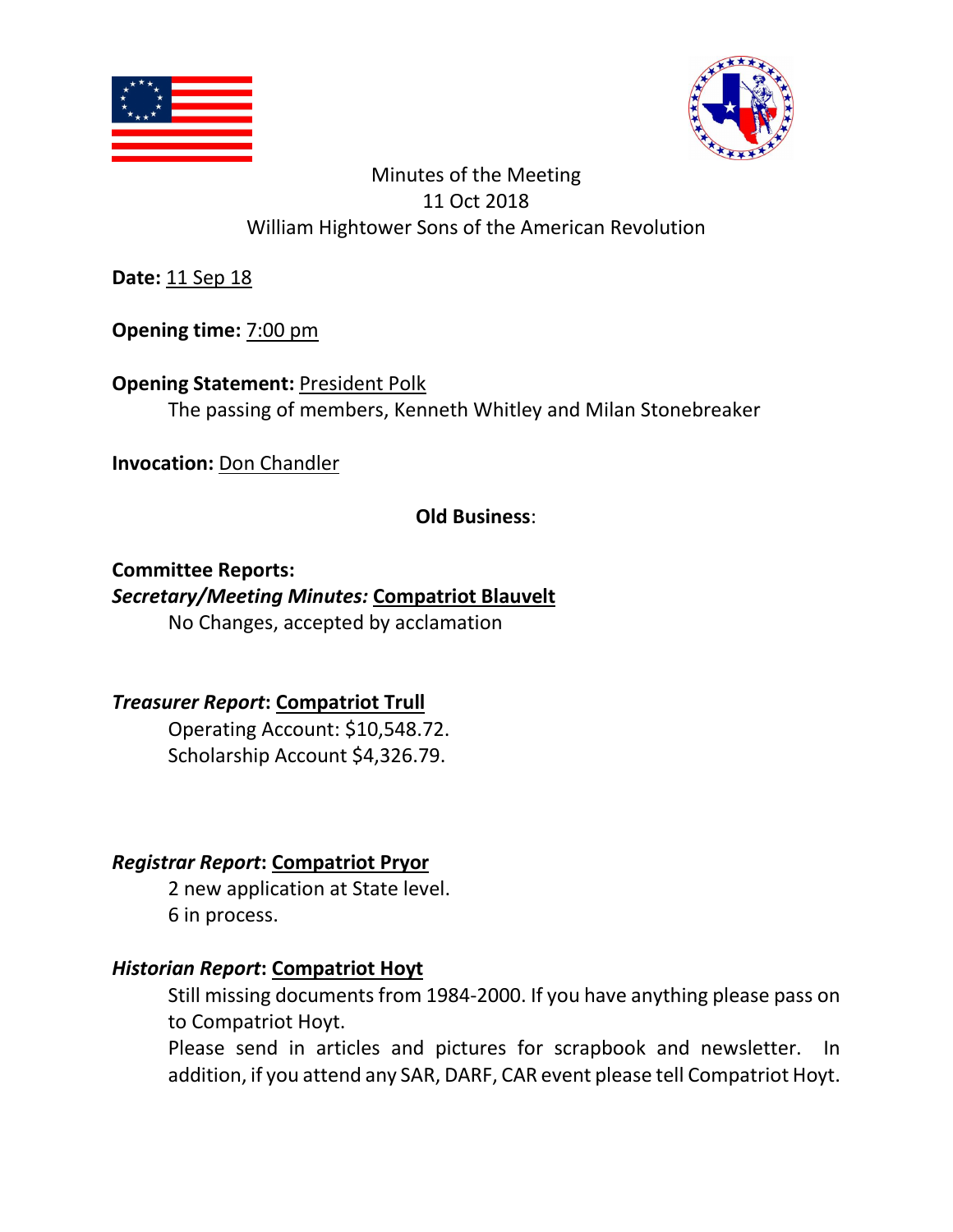



#### *ROTC Report***: Compatriot Jones**

No report.

#### *Essay/Oration Report***: Compatriot Cox**

21 schools have material in a five county area.

# *Eagle/Boy Scout Report***: Compatriot Kreuger**

No report.

*Flag Awards Report:* **Compatriot Hoyt**  No report.

#### *Public Service Awards Report:* **Compatriot Colantoni**

Made arrangements with Fire and Police Departments for pending awardees, have five nominations for Public Service Awards.

#### *Newsletter/Public Events Report:* **Compatriot Hollis**

No report

#### *Color Guard Report:* **Compatriot Hoyt**

11 Nov Honor Guard at the Fredericksburg Veterans Day.

#### *Publicity- Media Report:* **Compatriot**

No report. We do need a volunteer to head this committee.

# *Grave Marking Report:* **Compatriot Caskey**

No report.

# *Scholarship Report:* **Compatriot Hoyt**

No report.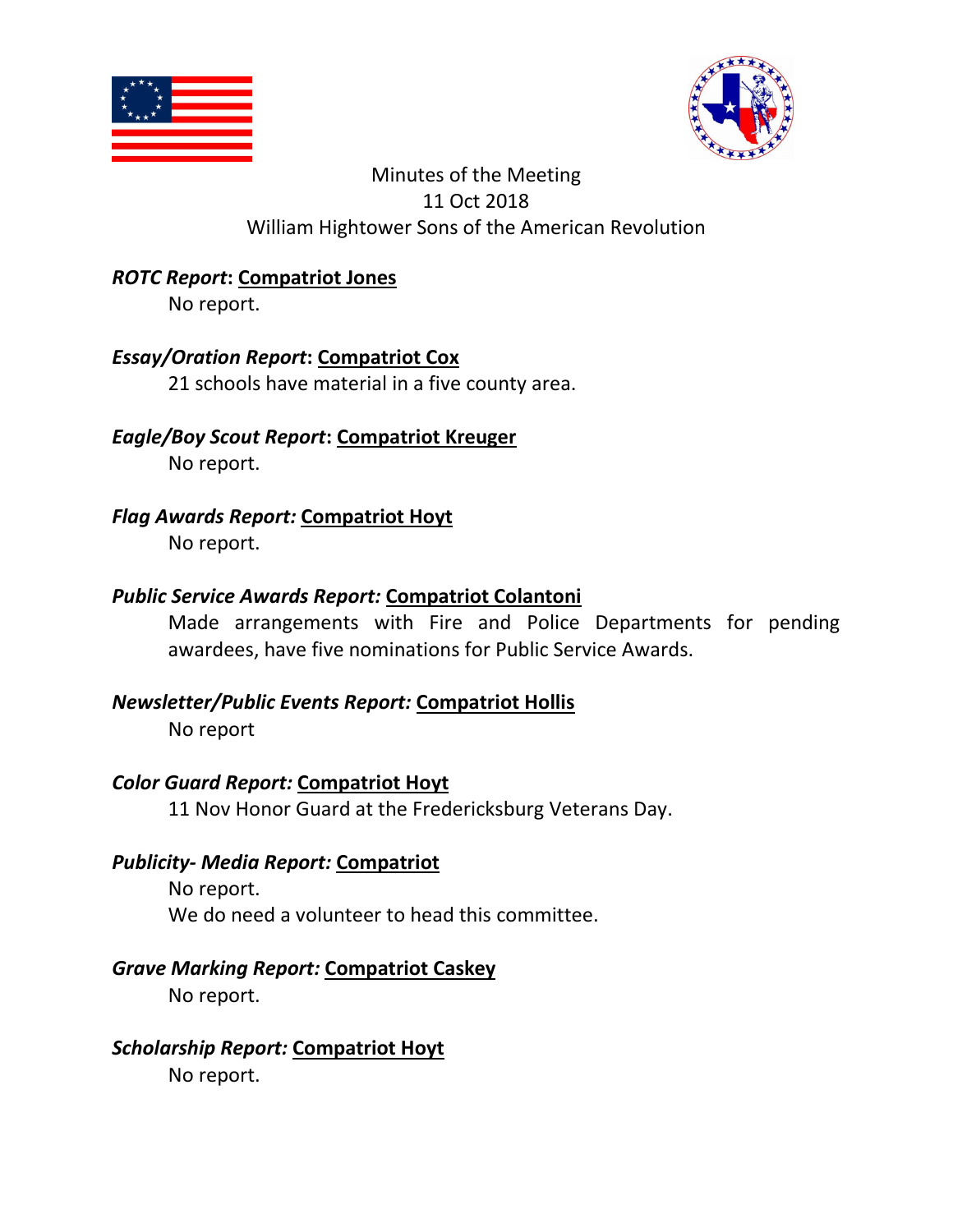



*Awards, Medals and Citations Report:* **Compatriot Blauvelt** No report.

# *Fundraising Report:* **Compatriot (Vacant)**

No report.

*George Washington Proclamation Report***: Compatriot Cox**  No report.

# *Host Committee:* **Compatriot Hoyt**

13-14 Oct Fall BOM. Please register and as many as possible please attend. Raffle items are Musket with a beaded drop, a Bowie knife, and a American Indian tomahawk with bead drop. Raffle tickets \$5.00 each. Also selling pens and bumper stickers at \$2.00 each.

# **Presentations:**

None

#### **Inductions:**

Robert Hall III and Steven Hall (Stand-in by Ms. Barbara Hall and Ms. Karen Hall).

Ancestor Peter and Daniel Hall

# **New Business:**

- 1. Pres. Polk has 100 flags for Veteran's graves.
- 2. Meeting for Fall BOM- German Theme.
	- a. Need people to volunteer to work booths
- 3. President Polk will speak at Steele High School